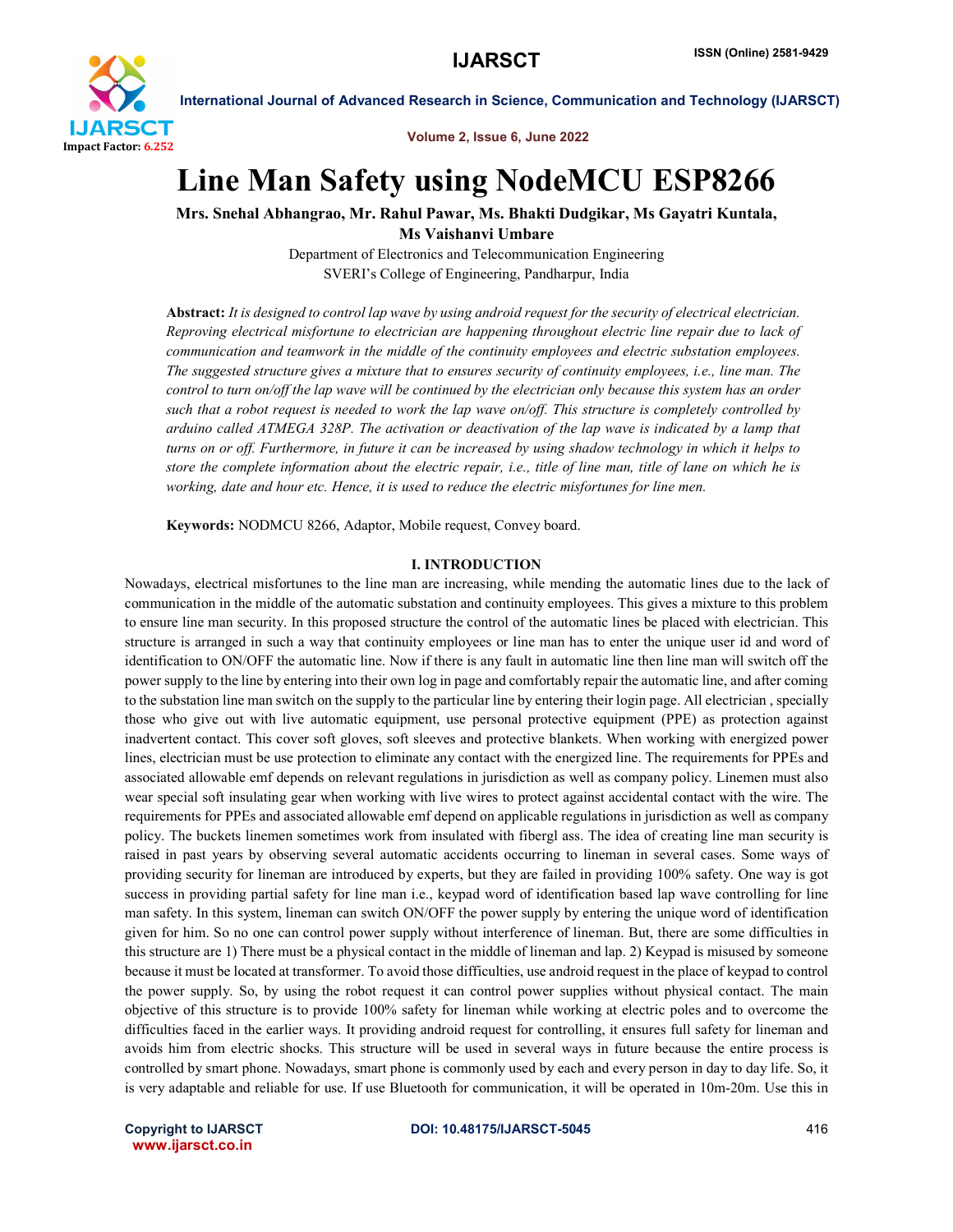

# Volume 2, Issue 6, June 2022

wide range, it can connect through Internet Of Things (IOT). By using cloud automation in communication, it can store the entire data regarding each and every repair or work done by lineman in database.

# 1.1 Block Diagram



# II. METHODOLOGY

# 2.1 NODEMCU-8266

NODEMCU-8266 is a low-cost open source IoT platform. It initially included firmware which runs on the ESP8266 Wi-Fi SoC from Es press if Systems, and hardware which was based on the ESP-12 module. Later, carry for the ESP32 32 bit MCU was added.

- Power: Adapter
- Developer: ESP8266 Open source Community
- Memory: 128kBytes
- Storage: 4MBytes
- CPU: ESP8266(LX106)

#### 2.2 Impart Board

Impart boards are computer boards with an array of imparts and switches. They have input and output terminals and are designed to control the voltage supply. Impart boards provide independently programmable, real-time control for each of several onboard relay channels.

- AC bulb: It is used as load also used to switch ON\OFF the structure. We can replace the AC to another structure like big power.
- Adapter: 12V power supplies (or 12VDC power supplies) are one of the most common power supplies in use today. In general, a 12VDC output is obtained from a 120VAC or 240VAC input using a combination of transformers, diodes and transistors. 12V power supplies can be of two types: 12V regulated power supplies, and 12V unregulated power supplies.12V regulated power supplies come in three styles: Switching regulated AC to DC, Linear regulated AC to DC, and Switching regulated DC to DC.
- 7805 button: The LM7805 is a voltage button that outputs +5 volts. Like most other buttons in the market, it is a three-pin IC; input pin for accepting incoming DC voltage, ground pin for establishing ground for the button, and output pin that supplies the positive 5 volts.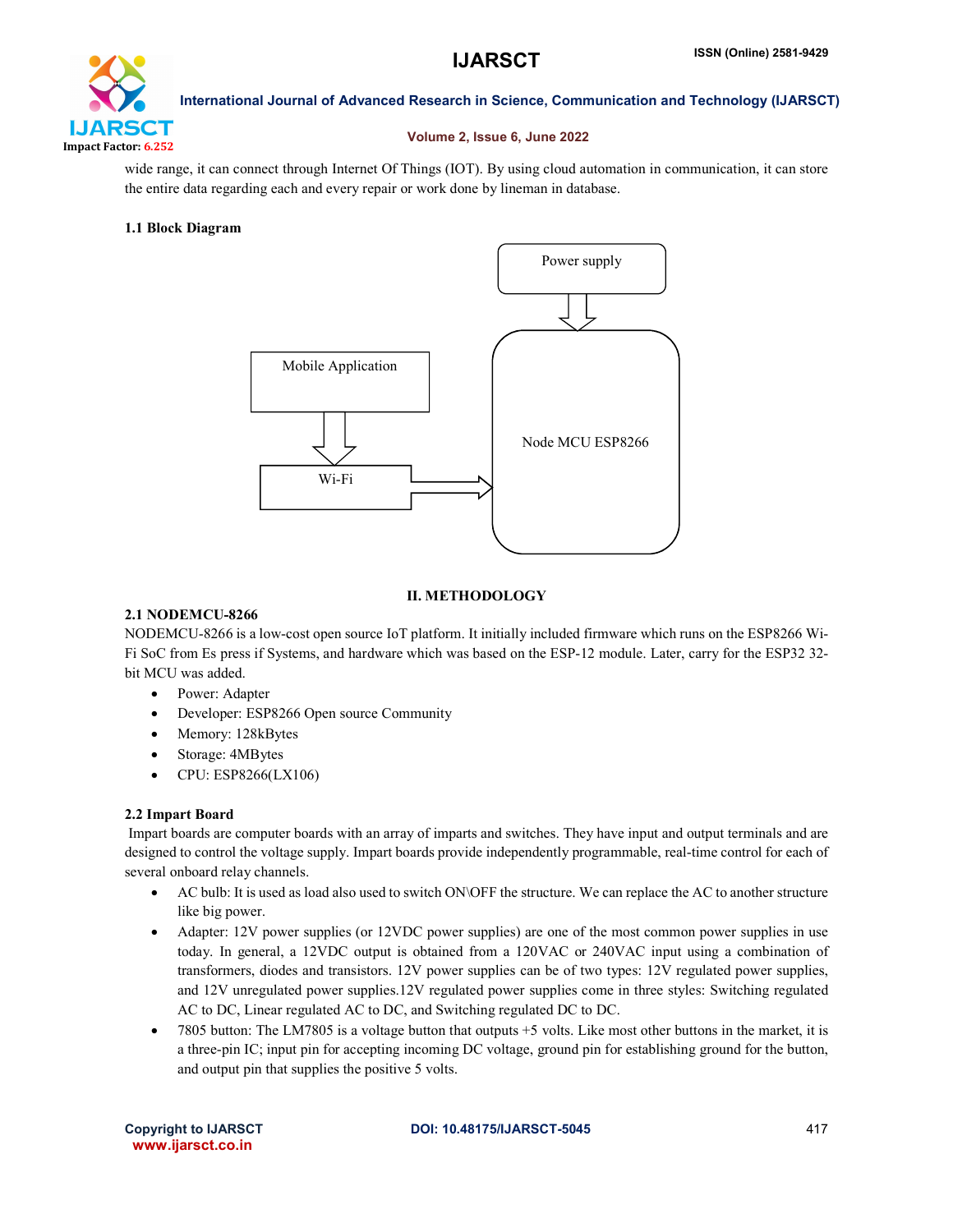

# Volume 2, Issue 6, June 2022

# 2.3 Mobile Request

Blynk request is a platform wish IOS robot apps to control robot, raspberry pi, and the likes over the internet. It's a digital dashboard where you can build a graphic interface for your project by simply dragging and dropping widgets. You can download the Blynk app from play store if you an android user. You can also install this app on IOS app store. Now lets see how to use this request for IOT project. First open the request and create a new account using your email ID. Then click on New project.

# III. SOFTWARE

Arduino IDE ArduinoIDE(Integrated Development Environment) is the software for Arduino. It is a text editor like a notepad with different features. It is used for writing code, compiling the code to check if any errors are there and uploading the code to the Arduino

# 3.1 Advantages

- It can work on a single given known pass word.
- It is effecting in providing safety to the working staff.
- It is economical.
- It can be simply installed.

# IV. WORKING

The request be made up

of three phases they are Login phase, Wi-Fi connecting phase and operating page. These t plays their role in the working of project login phase consists of separate code for every lineman so that only few can operate the request

- 1. Open the application
- 2. When we enter the indication signal for switch off the household power supply, the Node MCU ESP8266 receives the corresponding signal and switch on the household power supply. This entire status is displayed in LCD show as shown in the below figure If we want to switch off the power supply, we need to click on the household button designed in the application.
- 3. When we enter the indication signal for switch off the Transformer ability supply, the Node MCU ESP8266 receives the corresponding signal and switch on the household power supply. This entire status is displayed in LCD show as shown in the below figure If we want to switch off the power supply, we need to click on the Transformer button designed in the application.



# V. RESULT AND DISCUSSION

www.ijarsct.co.in

Copyright to IJARSCT **DOI: 10.48175/IJARSCT-5045** 418